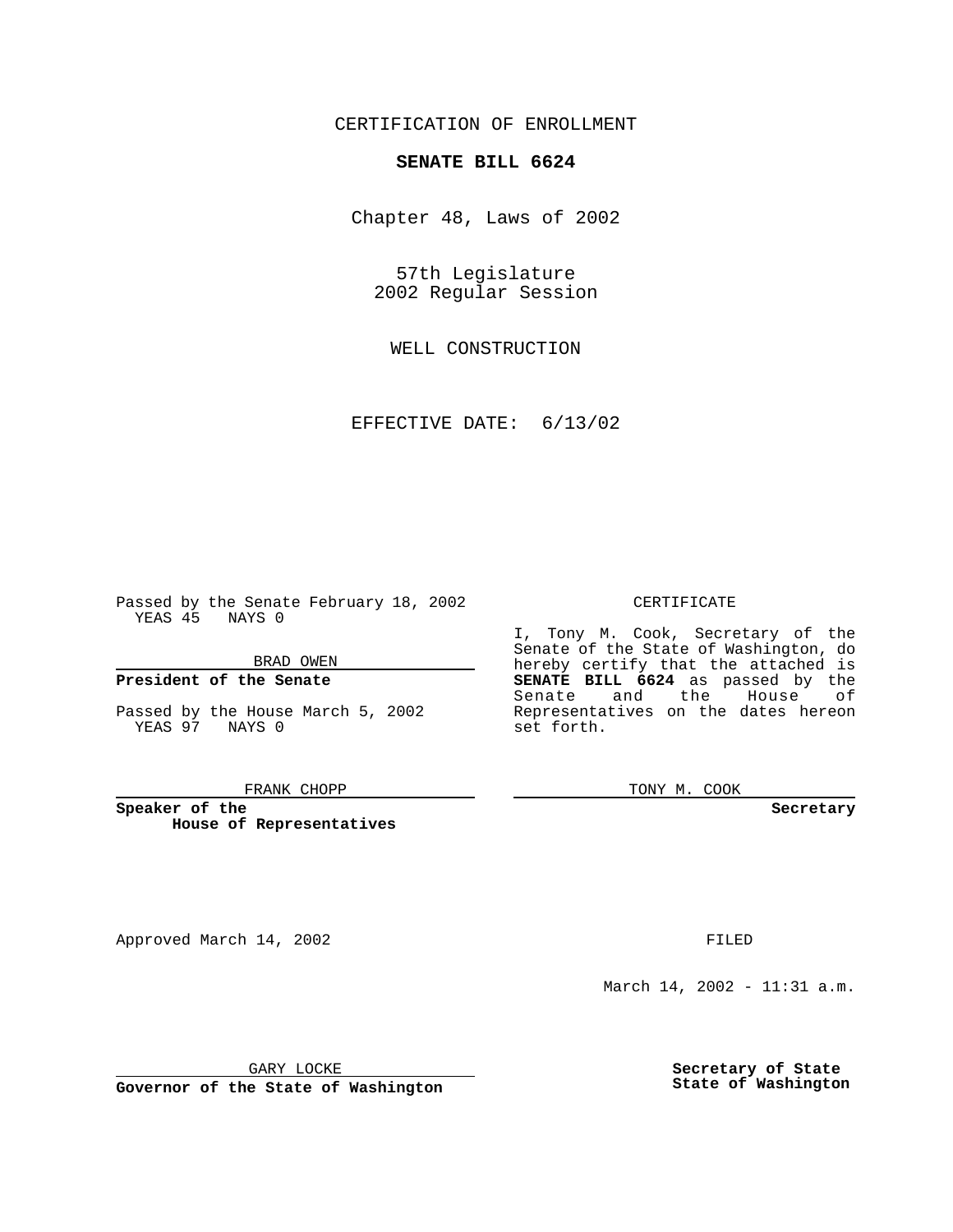# **SENATE BILL 6624** \_\_\_\_\_\_\_\_\_\_\_\_\_\_\_\_\_\_\_\_\_\_\_\_\_\_\_\_\_\_\_\_\_\_\_\_\_\_\_\_\_\_\_\_\_\_\_

\_\_\_\_\_\_\_\_\_\_\_\_\_\_\_\_\_\_\_\_\_\_\_\_\_\_\_\_\_\_\_\_\_\_\_\_\_\_\_\_\_\_\_\_\_\_\_

Passed Legislature - 2002 Regular Session

**State of Washington 57th Legislature 2002 Regular Session**

**By** Senators Keiser, Morton, Fraser and Hale; by request of Department of Ecology

Read first time 01/23/2002. Referred to Committee on Environment, Energy & Water.

1 AN ACT Relating to well construction; and amending RCW 18.104.020 2 and 18.104.055.

3 BE IT ENACTED BY THE LEGISLATURE OF THE STATE OF WASHINGTON:

4 **Sec. 1.** RCW 18.104.020 and 2000 c 171 s 26 are each amended to 5 read as follows:

6 The definitions ((set forth)) in this section apply throughout this 7 chapter( $(\tau)$ ) unless ((a different meaning is plainly required by)) the 8 context clearly requires otherwise.

9 (1) "Abandoned well" means a well that is unused, unmaintained, and 10 is in such disrepair as to be unusable.

11 (2) "Constructing a well" or "construct a well" means:

12 (a) Boring, digging, drilling, or excavating a well;

13 (b) Installing casing, sheeting, lining, or well screens, in a 14 well;  $((or))$ 

15 (c) Drilling a geotechnical soil boring; or

16 (d) Installing an environmental investigation well.

17 "Constructing a well" or "construct a well" includes the alteration 18 of an existing well.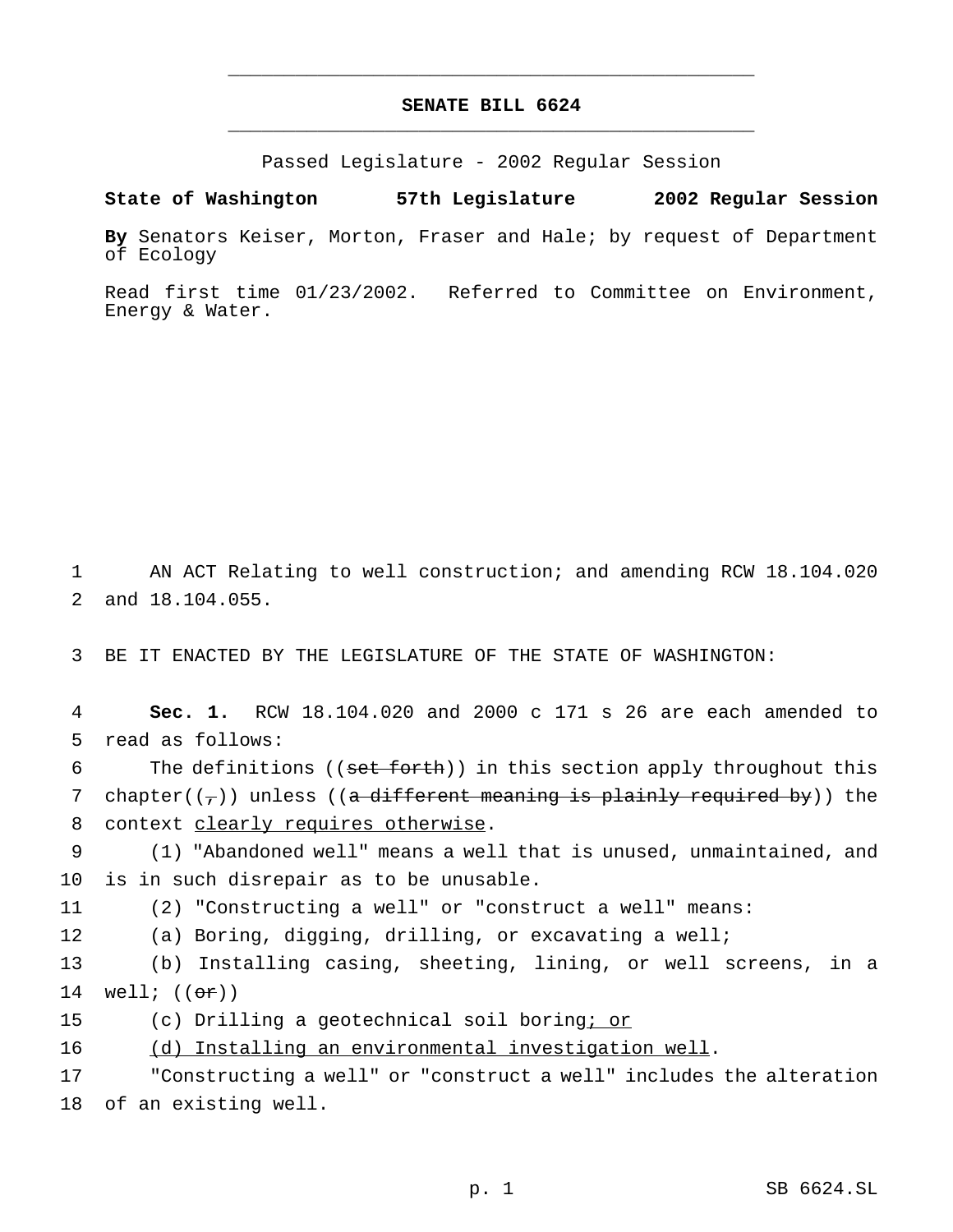(3) "Decommission" means to fill or plug a well so that it will not produce water, serve as a channel for movement of water or pollution, or allow the entry of pollutants into the well or aquifers.

(4) "Department" means the department of ecology.

 (5) "Dewatering well" means a cased or lined excavation or boring that is intended to withdraw or divert ground water for the purpose of facilitating construction, stabilizing a landslide, or protecting an aquifer.

(6) "Director" means the director of the department of ecology.

 (7) "Environmental investigation well" means a cased hole intended 11 or used to extract a sample or samples of ground water, vapor, or soil 12 from an underground formation and which is decommissioned immediately 13 after the sample or samples are obtained. An environmental investigation well is typically installed using direct push technology 15 or auger boring and uses the probe, stem, auger, or rod as casing. An environmental investigation well is not a geotechnical soil boring.

17 (8) "Geotechnical soil boring" or "boring" means ((an uncased)) a 18 well drilled for the purpose of obtaining soil samples or information 19 to ascertain structural properties of the subsurface. ((Geotechnical soil boring includes auger borings, rotary borings, cone penetrometer 21 probes and vane shear probes, or any other uncased ground penetration 22 for geotechnical information.

 $(8)$  (9) "Ground water" means and includes ground waters as defined in RCW 90.44.035.

 $((+9))$  (10) "Instrumentation well" means a well in which pneumatic or electric geotechnical or hydrological instrumentation is permanently or periodically installed to measure or monitor subsurface strength and movement. Instrumentation well includes borehole extensometers, slope indicators, pneumatic or electric pore pressure transducers, and load cells.

31  $((+10))$   $(11)$  "Monitoring well" means a well designed to obtain a representative ground water sample or designed to measure the water level elevation in either clean or contaminated water or soil.

34  $((+11))$   $(12)$  "Observation well" means a well designed to measure the depth to the water level elevation in either clean or contaminated water or soil.

37 ( $(\frac{12}{12})$ ) (13) "Operator" means a person who (a) is employed by a well contractor; (b) is licensed under this chapter; or (c) who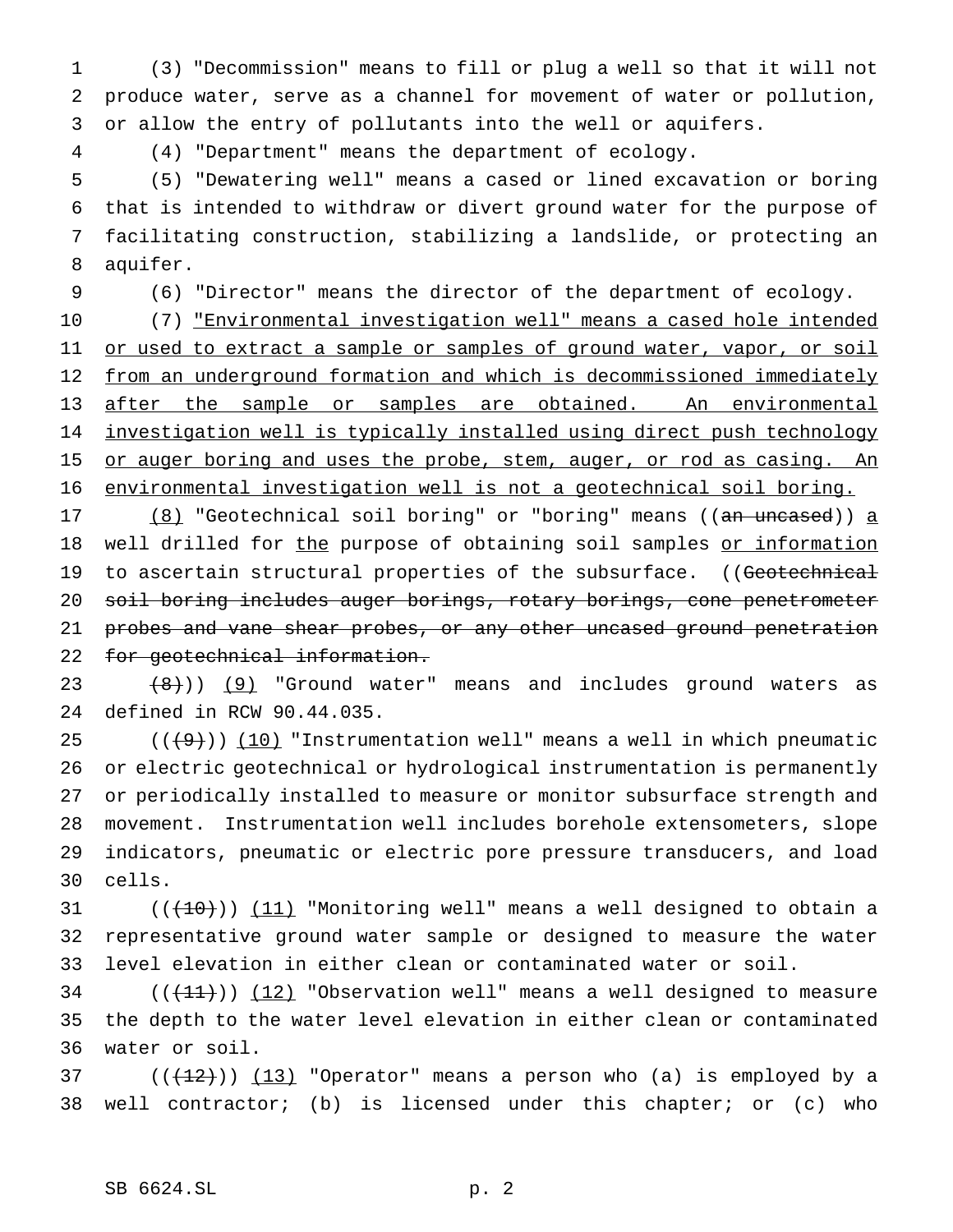1 controls, supervises, or oversees the construction of a well or who 2 operates well construction equipment.

 $(1,13)$  ( $(1,13)$ ) ( $1,14$ ) "Owner" or "well owner" means the person, firm, 4 partnership, copartnership, corporation, association, or other entity 5 who owns the property on which the well is or will be constructed.

6  $((+14))$   $(15)$  "Pollution" and "contamination" have the meanings 7 provided in RCW 90.48.020.

8 (( $(15)$ )) (16) "Remediation well" means a well intended or used to 9 withdraw ground water or inject water, air (for air sparging), or other 10 solutions into the subsurface for the purpose of remediating, cleaning 11 up, or controlling potential or actual ground water contamination.

12 (17) "Resource protection well" means a cased boring intended or 13 used to collect subsurface information or to determine the existence or 14 migration of pollutants within an underground formation. Resource 15 protection wells include monitoring wells, observation wells, 16 piezometers, spill response wells, remediation wells, environmental 17 investigation wells, vapor extraction wells, and instrumentation wells.

18 ((<del>(16)</del>)) (18) "Resource protection well contractor" means any person, firm, partnership, copartnership, corporation, association, or other entity, licensed and bonded under chapter 18.27 RCW, engaged in the business of constructing resource protection wells or geotechnical soil borings.

 $((+17))$   $(19)$  "Water well" means any excavation that is constructed when the intended use of the well is for the location, diversion, artificial recharge, observation, monitoring, dewatering, or withdrawal of ground water.

27 (( $(18)$ )) (20) "Water well contractor" means any person, firm, partnership, copartnership, corporation, association, or other entity, licensed and bonded under chapter 18.27 RCW, engaged in the business of constructing water wells.

 $((+19))$  (21) "Well" means water wells, resource protection wells, 32 ((instrumentation wells,)) dewatering wells, and geotechnical soil borings. Well does not mean an excavation made for the purpose of obtaining or prospecting for oil, natural gas, geothermal resources, minerals, or products of mining, or quarrying, or for inserting media to repressure oil or natural gas bearing formations, or for storing petroleum, natural gas, or other products.

38  $((+20))$   $(22)$  "Well contractor" means a resource protection well 39 contractor and a water well contractor.